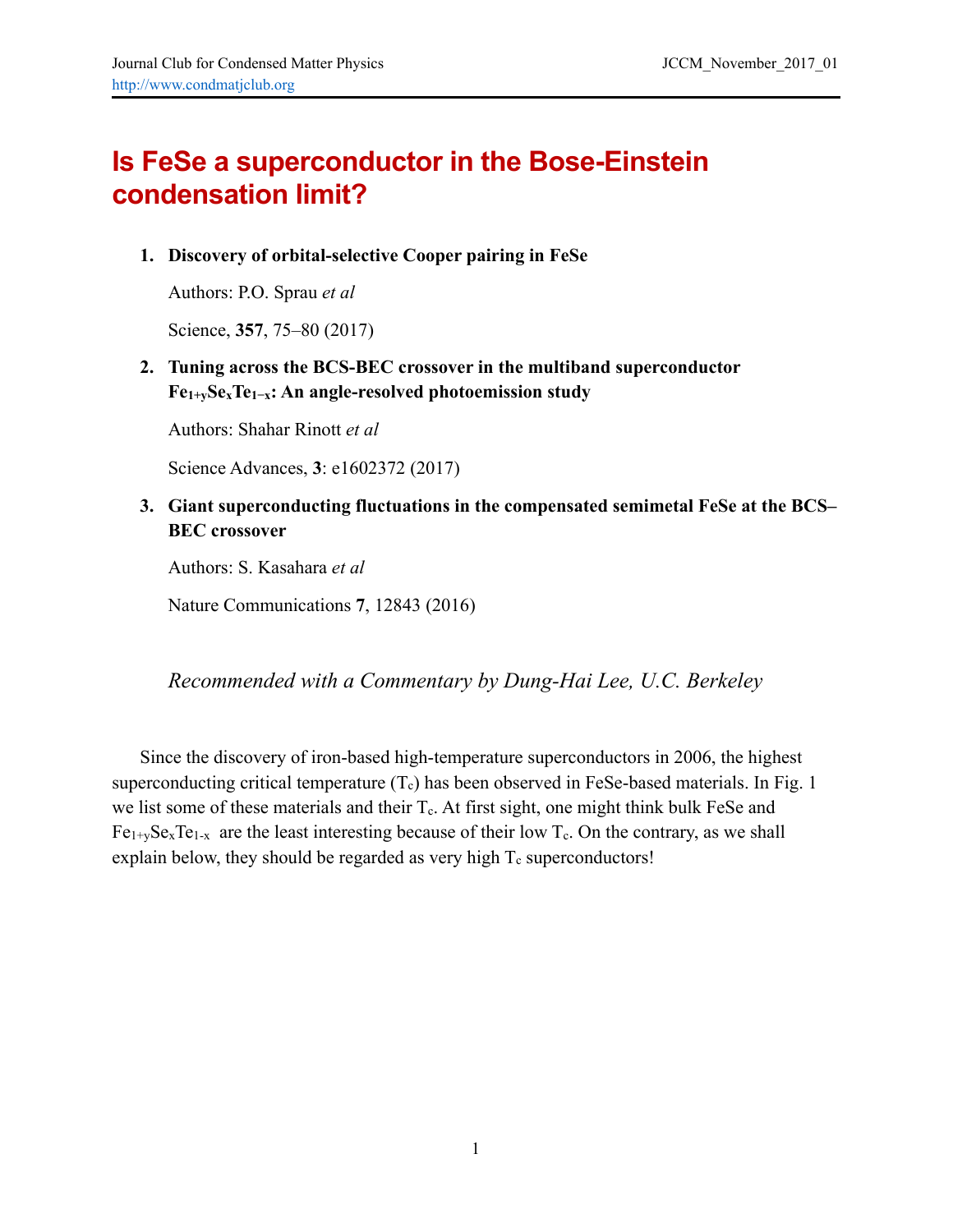

Figure 1: Representative FeSe-based superconductors are plotted versus their T<sub>c</sub>. For FeSe films that are a few unit cells thick, the quoted  $T_c$  corresponding to the superconducting gap opening temperature as measured by angle-resolved photoemission spectroscopy.

FeSe and  $Fe_{1+y}Se_xTe_{1-x}$  are semimetals with roughly equal densities of electron and hole carriers. The reason we regard them as high-temperature superconductors is because they exhibit a very high superconducting gap to Fermi energy ratio (namely,  $1/5 < \Delta/E_F < 1$ ). Such high ratios put these superconductors in the "BCS-BEC crossover regime." In the BEC limit,  $T_c$  is determined by the Bose condensation of tightly bound electron pairs. On the other hand, in the BCS limit,  $T_c$  is determined by the Cooper pair formation.

For FeSe, Ref. [1] estimates the ratio between the superconducting gap maximum (as shown by Sprau *et al* the gap is very anisotropic in FeSe) and its Fermi energy to be between 1/3 and 1 which is several orders of magnitude larger than that of all conventional superconductors. It is even higher than the corresponding ratio in the copper-oxide high-temperature superconductors. High Δ/EF suggests tightly bound Cooper pairs, which is consistent with Kasahara *et al*'s report of "giant superconducting fluctuations" above  $T_c$  [3] – a sign of "pre-formed" but not condensed Cooper pairs. It is no surprise that Ref.[1] estimates  $k_F \xi$  (the ratio between the Cooper pair size and the average distance between individual charge carriers) to be between 1 to 4. Adding to these results Rinott *et al* reports evidence of BEC in  $Fe_{1+v}Se_xTe_{1-x}$  by tracking the locus of the minimum superconducting gap in the momentum space. Unlike in the BCS regime, where the gap minima occur on the normal state Fermi surface, the experimentally observed gap minimum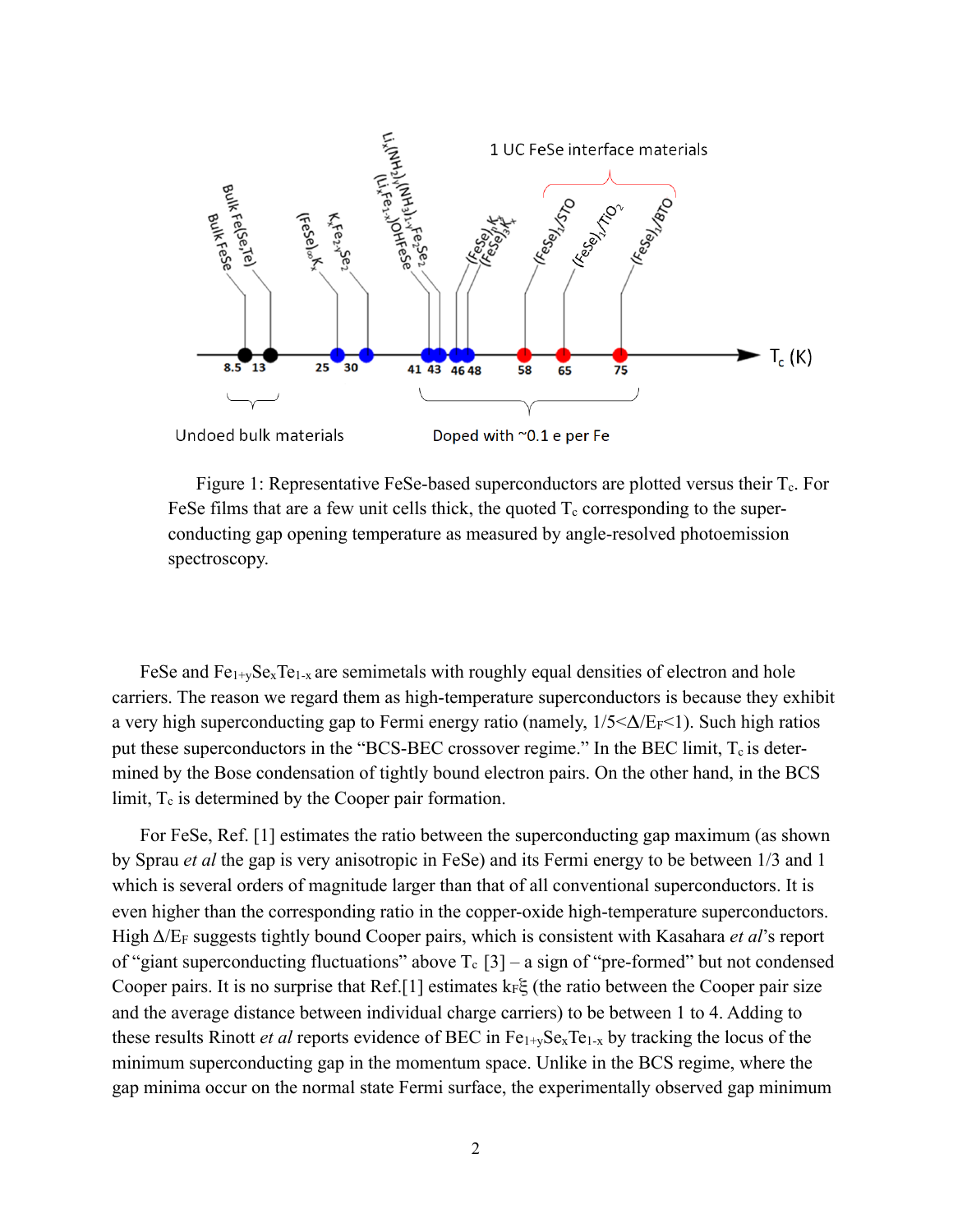occurs at a single point, **k**=**0**, for samples exhibiting largeΔ/EF. This feature is consistent with the usual BEC phenomenology (although for materials with both electrons and holes, the BEC phenomenology can be quite different from that of one band systems [2]).

Despite the above "BEC-ish" phenomena, there is no clear indication that the "pseudogap," namely the energy gap of preformed Cooper pair, exists in either FeSe or  $Fe_{1+x}Se_xTe_{1-x}$ . In addition, STM "quasiparticle interference" measurement of Sprau *et al* reports that the superconducting gap minima of FeSe actually occur on the normal state Fermi surface despite the fact that it exhibits the largest $\Delta/E_F$ . Further evidence that Cooper pairing occurs on the Fermi surface (not real space), like in the BCS regime, is that the measured gap size is correlated with a particular orbital weight (the iron  $3d_{yz}$  weight) on the Fermi surface. This leads to the proposal that FeSe exhibits "orbital-selective Cooper pairing."

From a theoretical perspective, small Cooper pairs raise the question of how the bound state can form under insufficiently screened Coulomb repulsion. Intuitively when the Cooper pair size is comparable to the average distance between individual charge carriers, the Coulomb repulsion between the members of the pair should not be sufficiently screened. If so, what drives the bound state formation? Facing this puzzle, Let's ask whether there is any known example, even purely theoretical ones, of pairing under unscreened Coulomb interaction. In the literature, there is such a proposal, namely the "resonatingvalence-bond" scenario of copper-oxide superconductivity [4], under which such kind of pairing can occur.

As shown in Fig.2 one pictures mobile "holons" (vacant sites) in the mist of spin singlet electron pairs. The Coulomb interaction requires the distribution of holons to be uniform, i.e., no tightly bound holon pairs. However, if the individual holons move coherently, so that the spin singlet electron pairs can form a condensate, the system can be superconducting. In this case, the size of the singlet electron pairs can be smaller than the average distance between the holons.



Figure 2 A caricature of resonanting valence bond. The red circles are holons.

In addition to the unusually small Cooper pair size, FeSe also exhibits other puzzling properties. For example, unlike other iron-based materials in which nematicity (spontaneous breaking of the crystal's 90 degree rotational symmetry) is accompanied by magnetic long-range order, FeSe exhibits only nematicity. However, a neutron scattering experiment [3] found large fluctuating magnetic moments. This invites the notion that the interaction between magnetic moments in FeSe is "frustrated," preventing them to order. If so the magnetic moments should form a "quantum paramagnetic state" above  $T_c$ . Does the unusual magnetic property of FeSe have anything to do with its unsual Cooper pairing? This is the question I would like to share with the journal club readers.